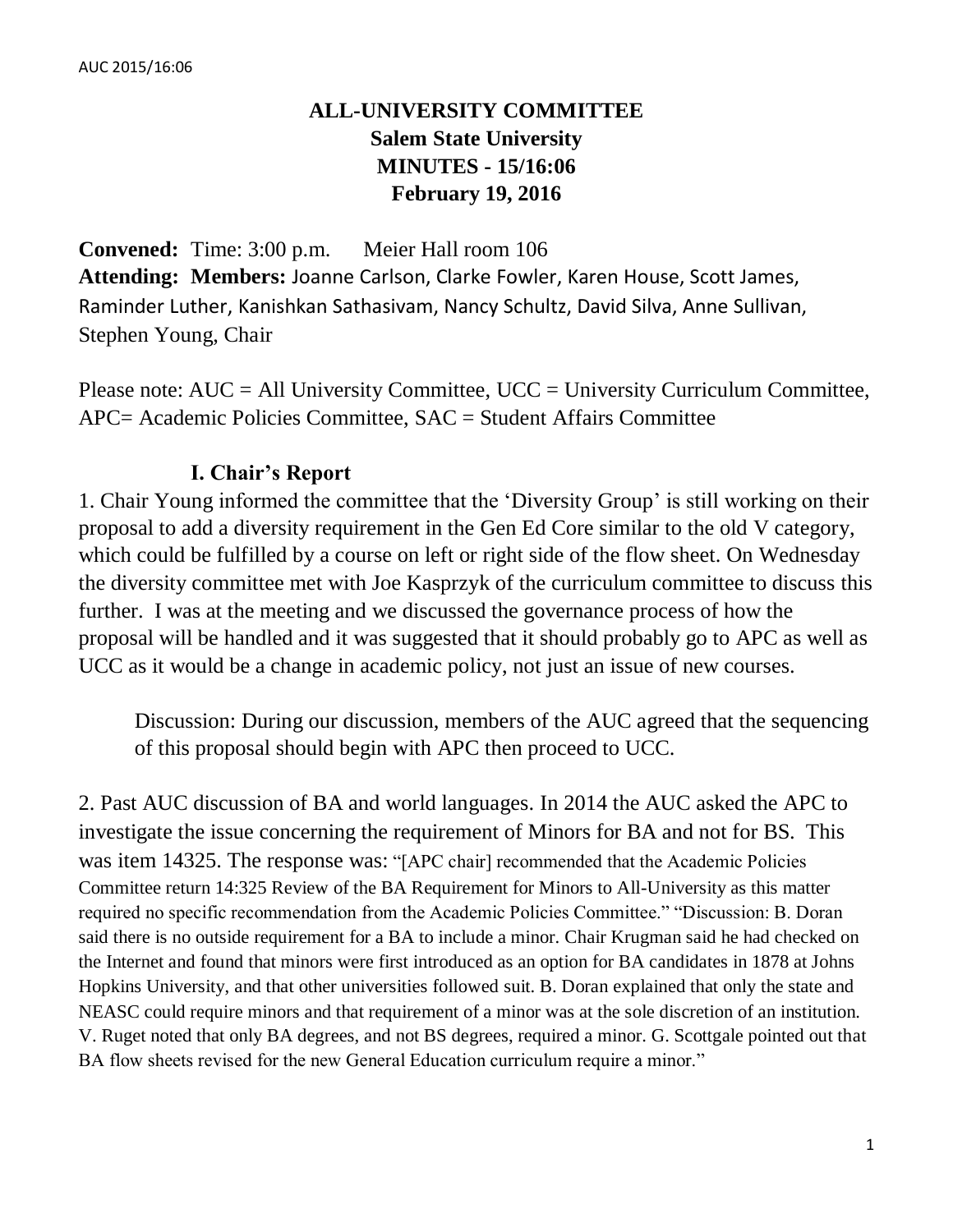Discussion: Steve asked members of the AUC if we want him to inquire about a foreign language requirement for B.A. programs. It appears that there is a lack of uniformity regarding this requirement across B.A. programs at SSU. At the same time, AUC would like Steve to ask for clarification as to what differentiates a B.A. from B.S. Are there industry standards as to what distinguishes a B.A. from a B.S.? Does SSU follow best practices?

The difference between a B.S. and B.A. should be clearly stated and articulated so incoming students can decide if they want to pursue a B.A. or B.S. Future incoming students may have a proficiency in a foreign language and test out of the requirement if enrolled in a B.A. program.

3. There has been concern that courses submitted by the UCC 2015 deadline (October 15) will not be approved in time to be "on the books" for Fall 2016 and that they will have to wait yet another year – Fall 2017. There is a general sense that the current governance structure is not working to properly handle the course changes for the new core. Packages are very slowly moving through the process. Proposals are being sent back to fix minor issues such as punctuation. AUC Chair Young has put out a request that there be a meeting to look into the process and Provost Silva has offered to coordinate the meeting. People to be involved include: David Silva, Megan Miller, Elizabeth Coughlan, Bonnie Galinski, Joe Kasprzyk, Peter Walker, Keith Ratner and Stephen Young, and Tad Baker.

In this day and age, it seems absurd that it can take 2 years for us as governance to get many of the courses through the approval process.

Discussion: Members of the AUC recommended that the process needs to be more transparent. There appears to be a knowledge gap among Department Chairs relative to following curriculum changes through the pipeline. Some AUC members raised questions such as: Is the paper system still in place because of the costs associated with finding a suitable software package to expedite curriculum changes? It was noted that costs do impact the move to technology, but it depends on the system the University would want to adopt.

Others noted that while a computer based system would solve the problems associated with tracking items through the process, it would not resolve some of the other issues plaguing the process, such as packages being sent back for punctuation errors. It appears that some packages are approved with recommended changes to objectives or degree mapping, while others are stymied. There has to be consistency.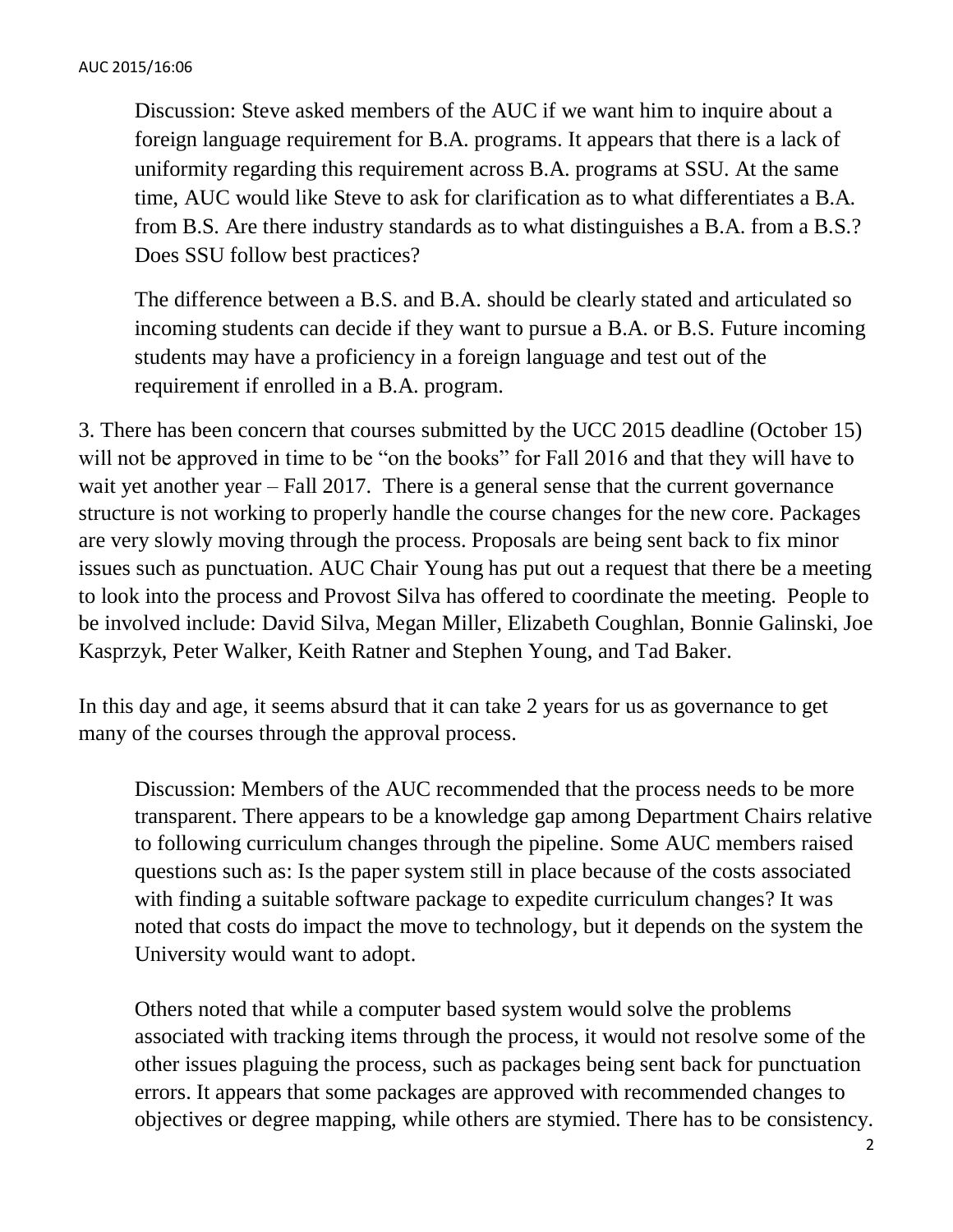Some members felt this would be an ideal time to change the system. A new system needs to be developed using faculty input on how best to simplify and streamline the process.

As we are about to embark on the development of a new strategic plan, we should examine what we have in terms of existing curriculum as well as uncover any redundancies that might exist in the courses we offer at SSU. As an example, do we need an array of Statistics courses being offered by multiple departments?

-----------------------------------------------------------------------------------------

## **Rotating Recorders & Meeting Schedule February 19 - Anne Sullivan March 11 – Raminder Luther April 8 – Joanne Carlson April 29 –Karen House May 20 – Scott James**

-----------------------------------------------------------------------------------------

## **II. Approval of Minutes** *A. University Curriculum Committee* **1. Curriculum Committee 15/16:11**

- **Motion To accept the minutes of the Curriculum Committee (15/16:11)** Made by: Raminder Luther Seconded by: Clarke Fowler
- **Vote** Motion: Passed Unanimously

#### **Discussion**

The Chair gave a review of the minutes: The meeting started with Old Business where packages from 4 different departments were tabled. Both items from the English Department's package were removed from the table and were approved. Both were flow sheets, and there were minor changes to both. Next the Communications Department had a package with 4 flow sheets that were approved, pending completed degree maps and a letter of acknowledgement from the chair of Music and Dance. Next there was another package from the Communications Department with the first item, a W-1 request, tabled, and the second item, CS designation, approved. Next there was a package of 10 items from the Theater and Speech Communication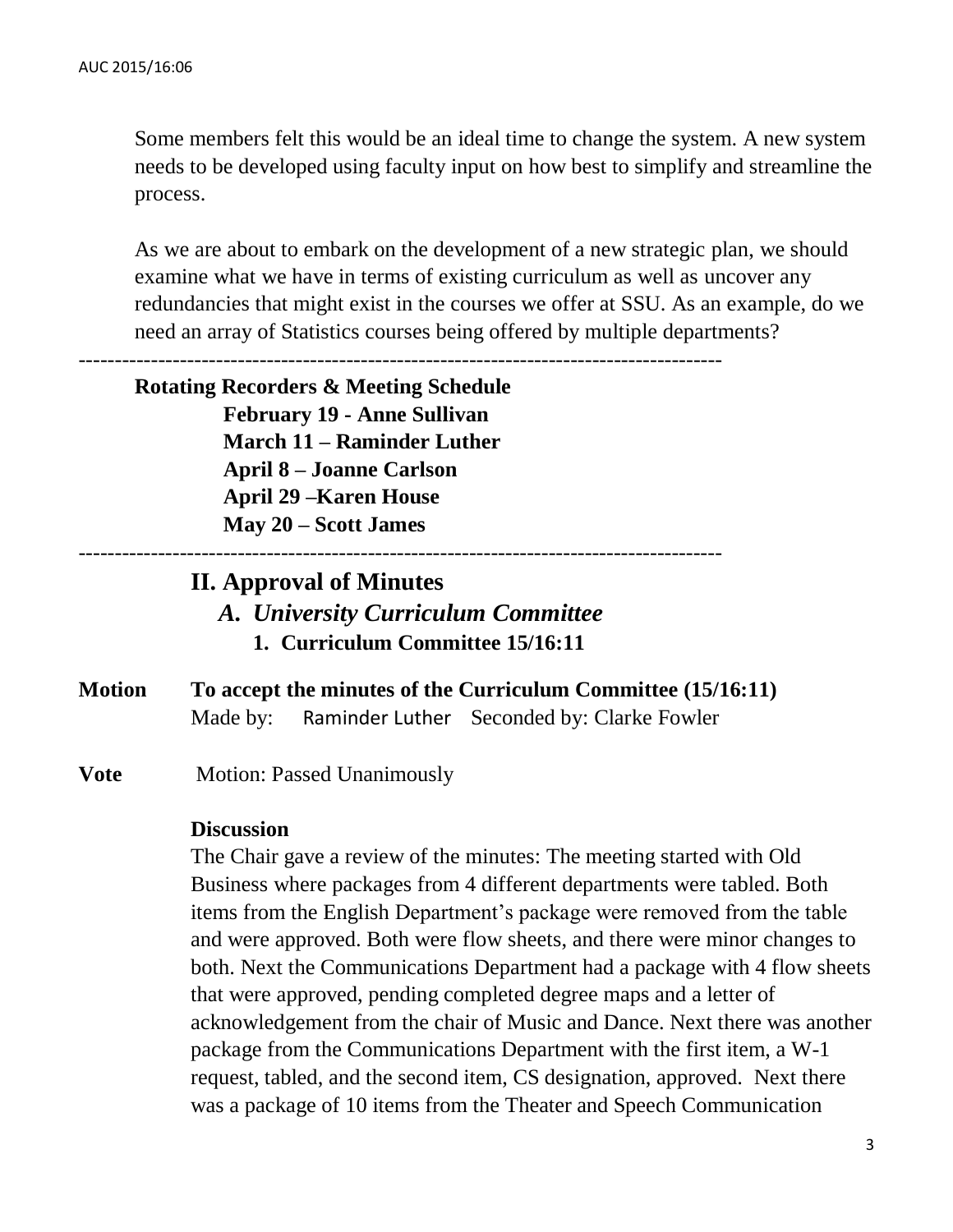Department. During the discussion there was some frustration expressed about the process. The CC minutes not that faculty ". expressed frustration that deadlines and the timespan for the approval process aren't clear to departments. Elizabeth (UCC chair) pointed out that the deadlines on the website are not up to date." The package was approved, but some of the items won't become part of the curriculum until Fall 2017, and some items in Spring 2018. Next the package of 11 items from the Geography department were discussed and then tabled. There were a number of reasons for tabling the package, such as the SR subcommittee hadn't seen item 16:130. The package had been submitted by the due date and some items had not been vetted yet (January 27). This package was the last item of the meeting before adjournment.

Discussion: There was discussion that focused on the tabling of entire packages when one item is not ready to go forward. It seems that the Department Chair must request that a package move forward without the item in question. In order to move packages through UCC, this should occur automatically without requiring a request by the Chair. In some instances this year, Departments submitted their packages by specified deadline and still are awaiting UCC action. This delays the start date for new programs and courses.

It was also observed that problems may exist as well at the Departmental level. Do all Departments have curriculum committees? How do courses get vetted at the Departmental level?

| <b>Motion</b> | To end discussion of the minutes.                             |                      |                            |  |  |  |  |
|---------------|---------------------------------------------------------------|----------------------|----------------------------|--|--|--|--|
|               |                                                               | Made by: Karen House | Seconded by: Nancy Schultz |  |  |  |  |
| <b>Vote</b>   | <b>Motion: Passed Unanimously</b>                             |                      |                            |  |  |  |  |
| <b>Motion</b> | To approve the minutes of the Curriculum Committee (15/16:11) |                      |                            |  |  |  |  |
|               | Made by: Scott James Seconded by: Raminder Luther             |                      |                            |  |  |  |  |
| <b>Vote</b>   | <b>Motion: Passed Unanimously</b>                             |                      |                            |  |  |  |  |
|               |                                                               |                      |                            |  |  |  |  |

**2. Curriculum Committee 15/16:12**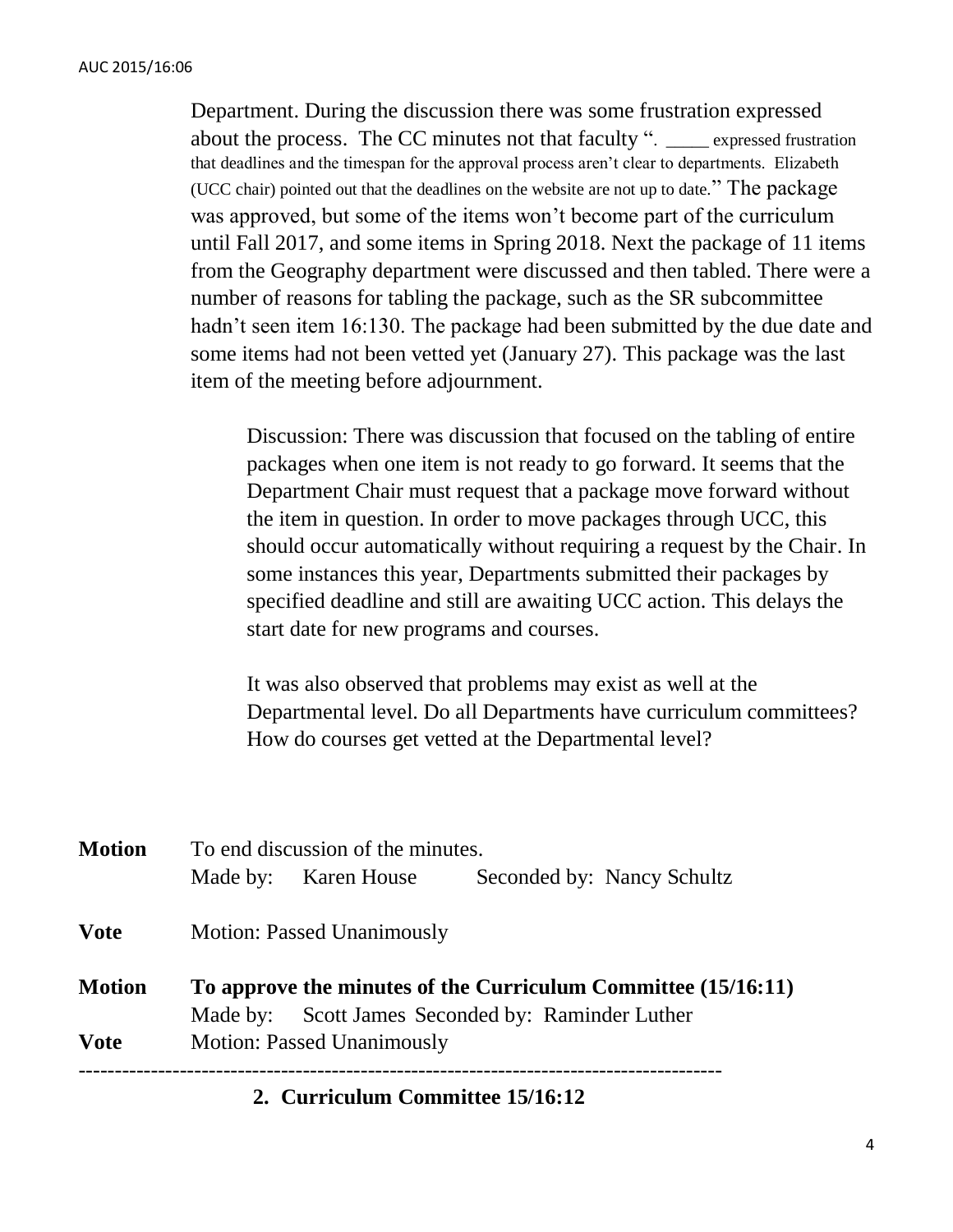**Motion To accept the minutes of the Curriculum Committee (15/16:12)** Made by: Nancy Schultz Seconded by: Anne Sullivan

**Vote** Motion: Passed Unanimously

### **Discussion**

The Chair of AUC gave a review of the minutes: The meeting started out with a number of procedural issues. Under Old Business there are 5 packages that have been tabled. First package under Old Business was one with 4 items from the Sport and Movement Science department. The package was approved with one abstention, subject to the department rewriting the course objectives to better meet the WC criteria for 16:004. During the discussion, there was some concern that the flow sheets might not be effective until Fall 2017: "[The SMS chair] expressed concern about the flow sheet not being effective by the date the department needs for accreditation. [The registrar] will do her best, but she cannot guarantee that the new flow sheet will be effective for Fall 2016. [The SMS chair] asked if there is a way to red flag packets that have pressing time constraints. [It was] pointed out that while it is easy to change a flow sheet, getting the new requirements into degree tracker is time consuming." Next another package from SMS with one item was passed. This was followed by a one item (course change) package from the Childhood Education and Care department that was passed. This was the last item of the meeting.

> Discussion: One member of AUC found it interesting that items from one UCC meeting will be ready for Fall 2016 and items from a second meeting of UCC will not be ready. However, the minutes of both UCC meetings are being reviewed and approved by AUC at the current meeting. A question was raised: Does the Registrar process items as they come into the office? Students can be advised to take courses for a new program when the system hasn't caught up, but then it leads to confusion when students view their degree tracker reports. As evident from earlier discussion, the governance structure is not functioning properly. It is the hope of UCC that the upcoming meeting between various stakeholders regarding making improvements to the system will yield positive results.

| <b>Motion</b> | To end discussion of the minutes. |                                   |  |                             |  |
|---------------|-----------------------------------|-----------------------------------|--|-----------------------------|--|
|               |                                   | Made by: Clarke Fowler            |  | Seconded by: Joanne Carlson |  |
| <b>Vote</b>   |                                   | <b>Motion: Passed Unanimously</b> |  |                             |  |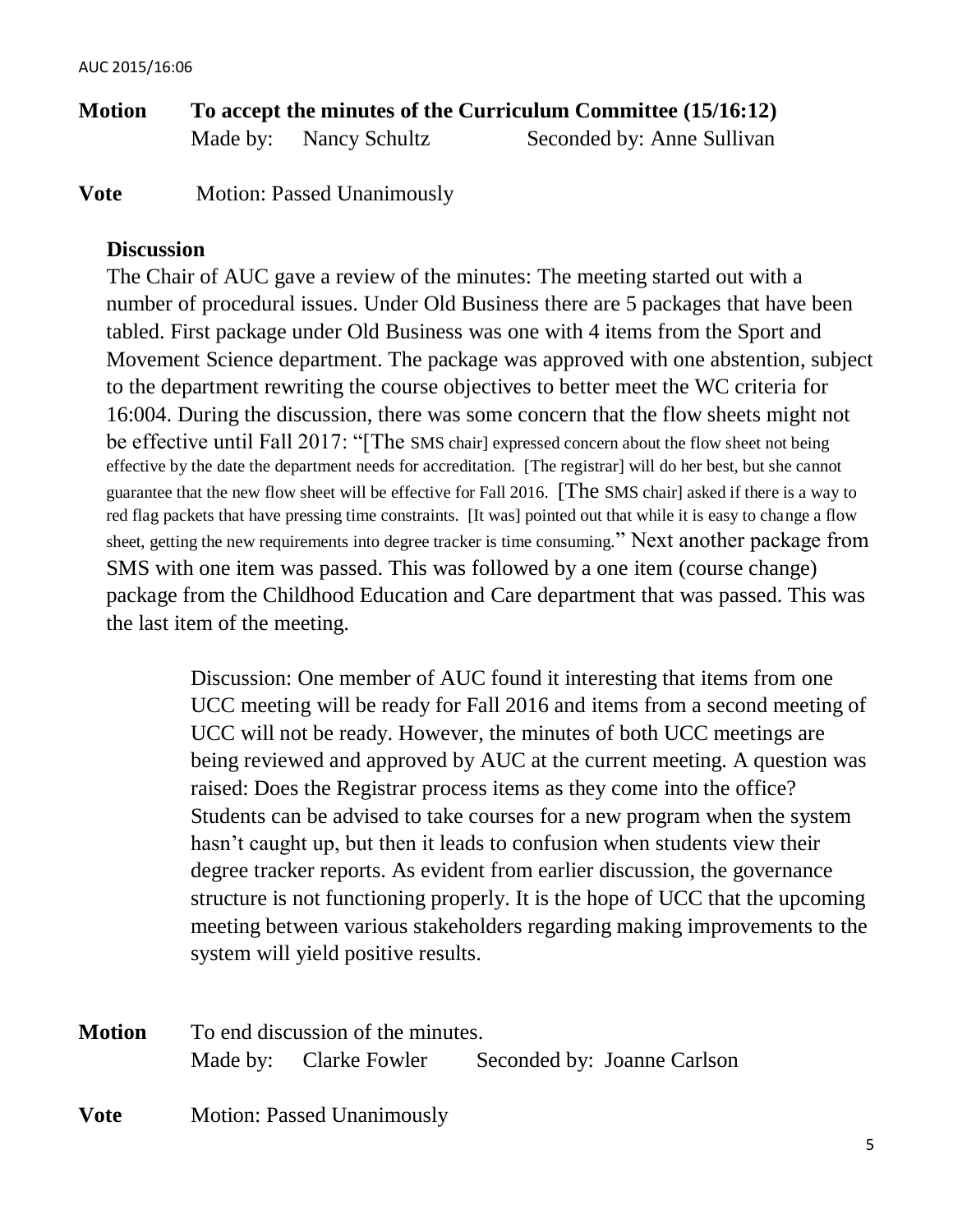**Motion To approve the minutes of the Curriculum Committee (15/16:12)**  Made by: Kani Sathasivam Seconded by: Karen House

**Vote** Motion: Passed Unanimously

-----------------------------------------------------------------------------------------

#### **III. Old Business None**

#### *Past Requests:*

- 1. AUC15/16-01
	- a. There were concerns about 4+1 programs and coordination between different groups on campus, such as the Graduate School, School of Arts & Sciences, the Registrar, etc. Chair Young will ask the Graduate Education Council and the APC to work together to develop a policy about 4+1 issues. *Results* – A subcommittee of members from AUC (SYoung), Grad Ed, Admissions, Registrar, and School of Education has been formed and has met once. Joe Cambone from the School of Education is chairing the committee.
- 2. AUC15/16-02 No Requests
- 3. AUC15/16-03
	- a. S. Young will email J. Cambone regarding the possible need of a similar policy for all programs within the School of Education. S. Young will email APC to address the possible need for a six-year limit for courses at the undergraduate level. Chair Young asked about whether the committee thought a member from AUC should join the subcommittee being formed to address policy issues pertaining to 4+1 programs. Steve Young volunteered. *Results* – As noted above in meeting 01, a committee has been formed to follow up on these issues.
- 4. AUC15/16-04
	- a. AUC had asked chair Young to contact Rebecca Comage and Megan Miller about editing the Preferred Name Policy. *Results* – request for Nancy Schultz to contact Rebecca with edits.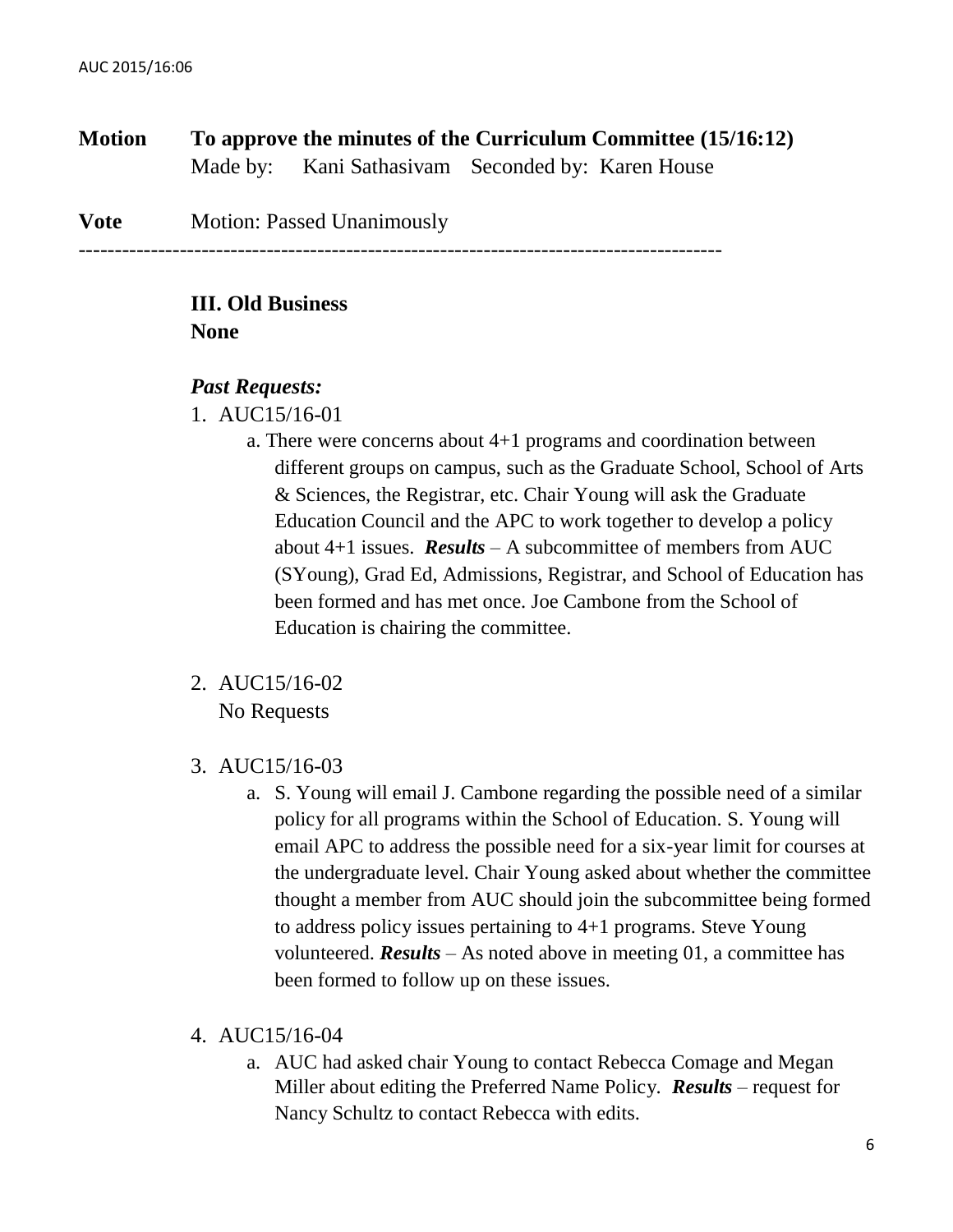- b. AUC passed a request from the President for AUC to work with Academic Affairs and Admissions to review the performance of the "testoptional" program. *Results* - it is assumed that the Provost's Office will contact us when appropriate.
- c. AUC requests that chair Young investigate if there is a template available for curriculum mapping. *Results* – yes there is it is located online at: They are on the governance website part of the way down the page: [http://www.salemstate.edu/6774.php](https://msmail.salemstate.edu/OWA/redir.aspx?C=oqrXcDJQhEu6kxy5FvjEp8eCoR0lPtMIFzd_vL_IoTiM8VsR7ADWy2fvionnKogwtfh6BrUNCsQ.&URL=http%3a%2f%2fwww.salemstate.edu%2f6774.php)

Direct link:

[http://www.salemstate.edu/assets/documents/governance/DegreeName-](http://www.salemstate.edu/assets/documents/governance/DegreeName-ConcentrationOrOption-UndergraduateDegreeMap_Template.xlsx)[ConcentrationOrOption-UndergraduateDegreeMap\\_Template.xlsx](http://www.salemstate.edu/assets/documents/governance/DegreeName-ConcentrationOrOption-UndergraduateDegreeMap_Template.xlsx)

#### 5. AUC15/16-05

- a. AUC requests Chair Young will request Rebecca Comage to attend a future AUC meeting and clarify. *Results* – Chair Young met with Director Comage and either she or her assistant will come to a future meeting.
- b. AUC asked Chair Young to look into the issue of Governance and BA's not requiring a Foreign Language and report back at the next meeting. *Results* – Vickie Ross found minutes where this issue came up in the past – in Chair's Report above.
- d. AUC requested that the administration inform us (Governance Committees) with more details about the current status of assessment at SSU and future plans for assessment. *Results* - it is assumed that the Provost's Office will contact us when appropriate.
- 6. AUC15/16-06

-----------------------------------------------------------------------------------------

### **IV. New Business: Strategic Plan**

Discussion: Prior plan was top down. It was designed by the Administration with little input from other stakeholders. Faculty were not included in the process. The recommendation for the upcoming strategic plan is to have the process be inclusive with participation from the entire campus community. We might want to assess the state of the current plan to determine what